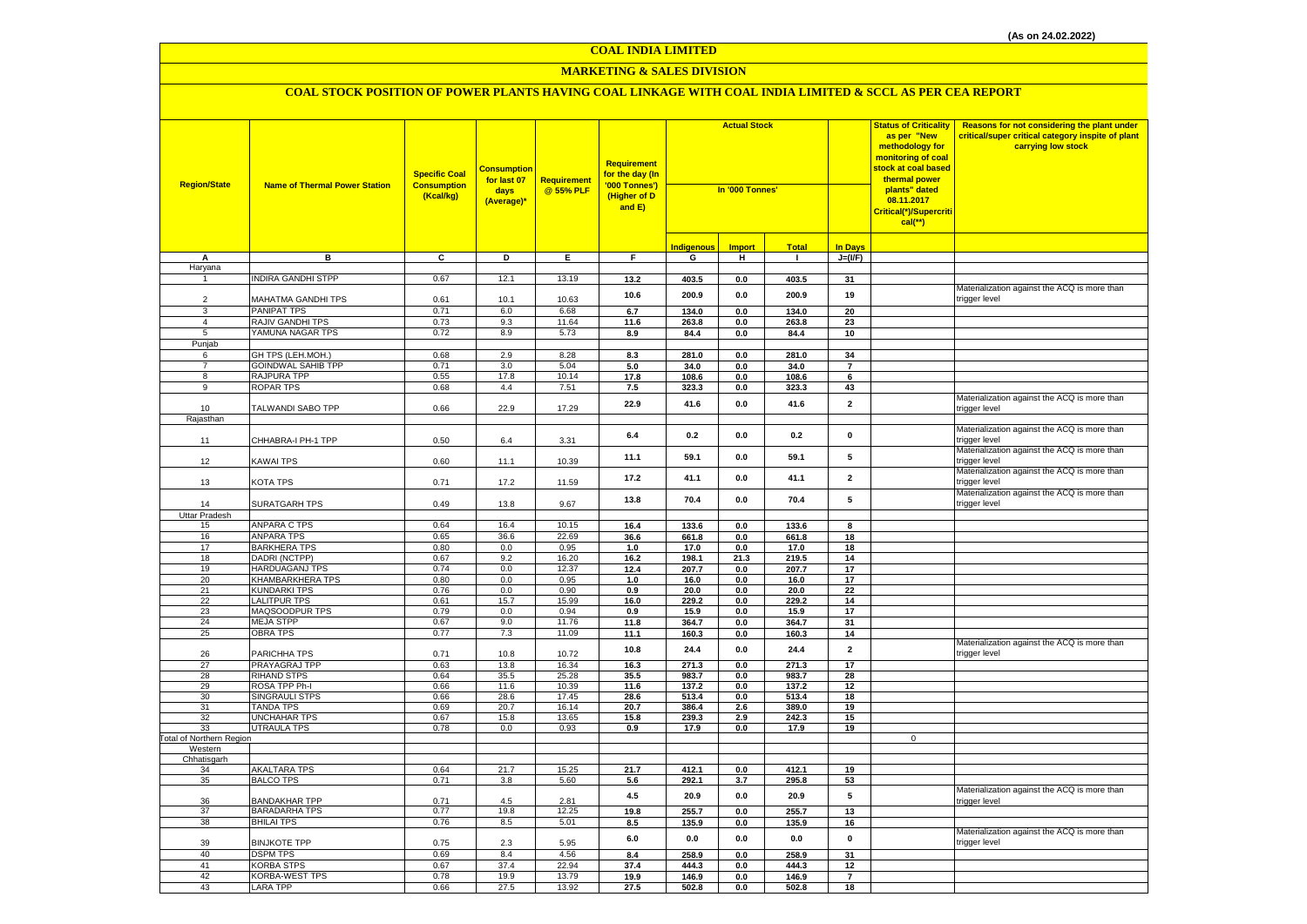#### **MARKETING & SALES DIVISION**

| <b>Region/State</b>     | <b>Name of Thermal Power Station</b>         | <b>Specific Coal</b><br><b>Consumption</b><br>(Kcal/kg) | <b>Consumption</b><br>for last 07<br>days<br>(Average)* | <b>Requirement</b><br>@ 55% PLF | Requirement<br>for the day (In<br>'000 Tonnes')<br>(Higher of D<br>and E) | <b>Actual Stock</b><br>In '000 Tonnes' |                |                | <b>Status of Criticality</b><br>as per "New<br>methodology for<br>monitoring of coal<br><mark>stock at coal based</mark><br>thermal power<br>plants" dated<br>08.11.2017<br><mark>Critical(*)/Supercriti</mark><br>$cal$ (**) |              | Reasons for not considering the plant under<br>critical/super critical category inspite of plant<br>carrying low stock |
|-------------------------|----------------------------------------------|---------------------------------------------------------|---------------------------------------------------------|---------------------------------|---------------------------------------------------------------------------|----------------------------------------|----------------|----------------|-------------------------------------------------------------------------------------------------------------------------------------------------------------------------------------------------------------------------------|--------------|------------------------------------------------------------------------------------------------------------------------|
|                         |                                              |                                                         |                                                         |                                 |                                                                           | <b>Indigenous</b>                      | <b>Import</b>  | <b>Total</b>   | <b>In Davs</b>                                                                                                                                                                                                                |              |                                                                                                                        |
| Α                       | в                                            | c                                                       | Þ                                                       | E                               | F                                                                         | G                                      | н              | $\mathbf{I}$   | $J=(VF)$                                                                                                                                                                                                                      |              |                                                                                                                        |
| 44                      | NAWAPARA TPP                                 | 0.79                                                    | 0.0                                                     | 6.28                            | 6.3                                                                       | 49.0                                   | $\mathbf{0.0}$ | 49.0           | 8                                                                                                                                                                                                                             |              | Materialization against the ACQ is more than<br>trigger level                                                          |
| 45                      | PATHADI TPP                                  | 0.65                                                    | 8.9                                                     | 5.18                            | 8.9                                                                       | 199.2                                  | 0.0            | 199.2          | 22                                                                                                                                                                                                                            |              |                                                                                                                        |
| 46                      | <b>SIPAT STPS</b>                            | 0.68                                                    | 39.0                                                    | 26.62                           | 39.0                                                                      | 750.9                                  | 0.0            | 750.9          | 19                                                                                                                                                                                                                            |              |                                                                                                                        |
| 47                      | <b>TAMNAR TPP</b>                            | 0.84                                                    | 29.4                                                    | 26.52                           | 29.4                                                                      | 129.3                                  | $\mathbf{0.0}$ | 129.3          | $\overline{\mathbf{4}}$                                                                                                                                                                                                       |              | Materialization against the ACQ is more than<br>trigger level                                                          |
| 48                      | UCHPINDA TPP                                 | 0.75                                                    | 16.9                                                    | 14.22                           | 16.9                                                                      | 115.6                                  | 0.0            | 115.6          | $\overline{7}$                                                                                                                                                                                                                |              | Materialization against the ACQ is more than<br>trigger level                                                          |
| Gujarat                 |                                              |                                                         |                                                         |                                 |                                                                           |                                        |                |                |                                                                                                                                                                                                                               |              | Materialization against the ACQ is more than                                                                           |
| 49                      | GANDHI NAGAR TPS                             | 0.69                                                    | 9.0                                                     | 5.71                            | 9.0                                                                       | 33.2                                   | $\mathbf{0.0}$ | 33.2           | $\overline{\mathbf{4}}$                                                                                                                                                                                                       |              | trigger level                                                                                                          |
| 50                      | SABARMATI (D-F STATIONS)                     | 0.57                                                    | 3.4                                                     | 2.74                            | 3.4                                                                       | 18.6                                   | 79.3           | 97.9           | 11                                                                                                                                                                                                                            |              | Materialization against the ACQ is more than<br>trigger level                                                          |
| 51                      | UKAI TPS                                     | 0.67                                                    | 14.5                                                    | 9.85                            | 14.5                                                                      | 63.2                                   | 0.0            | 63.2           | 4                                                                                                                                                                                                                             |              | Materialization against the ACQ is more than<br>trigger level                                                          |
| 52                      | <b>WANAKBORI TPS</b>                         | 0.67                                                    | 21.8                                                    | 20.22                           | 21.8                                                                      | 87.1                                   | 0.0            | 87.1           | $\overline{\mathbf{4}}$                                                                                                                                                                                                       |              | Materialization against the ACQ is more than<br>trigger level                                                          |
| Madhya Pradesh          |                                              |                                                         |                                                         |                                 |                                                                           |                                        |                |                |                                                                                                                                                                                                                               |              |                                                                                                                        |
| 53                      | <b>AMARKANTAK EXT TPS</b>                    | 0.65                                                    | 2.9                                                     | 1.80                            | 2.9                                                                       | 29.1                                   | 0.0            | 29.1           | 10                                                                                                                                                                                                                            |              |                                                                                                                        |
| 54                      | ANUPPUR TPP                                  | 0.65                                                    | 17.7                                                    | 10.31                           | 17.7                                                                      | 235.0                                  | 0.0            | 235.0          | 13                                                                                                                                                                                                                            |              |                                                                                                                        |
| 55                      | <b>BINA TPS</b>                              | 0.74                                                    | 6.3                                                     | 4.88                            | 6.3                                                                       | 96.4                                   | 0.0            | 96.4           | 15                                                                                                                                                                                                                            |              |                                                                                                                        |
| 56<br>57                | <b>GADARWARA TPP</b><br><b>KHARGONE STPP</b> | 0.66<br>0.60                                            | 19.7<br>16.7                                            | 13.93<br>10.45                  | 19.7<br>16.7                                                              | 153.9<br>149.9                         | 0.0<br>0.0     | 153.9<br>149.9 | 8<br>9                                                                                                                                                                                                                        |              |                                                                                                                        |
| 58                      | <b>SANJAY GANDHI TPS</b>                     | 0.82                                                    | 13.7                                                    | 14.57                           | 14.6                                                                      | 117.7                                  | 0.0            | 117.7          | 8                                                                                                                                                                                                                             |              | Non payment of dues                                                                                                    |
| 59                      | <b>SATPURA TPS</b>                           | 0.67                                                    | 7.1                                                     | 11.79                           | 11.8                                                                      | 44.2                                   | 0.0            | 44.2           | $\overline{\mathbf{4}}$                                                                                                                                                                                                       |              | Non Payment of Dues                                                                                                    |
| 60                      | <b>SEIONI TPP</b>                            | 0.64                                                    | 7.4                                                     | 5.06                            | 7.4                                                                       | 180.2                                  | 0.0            | 180.2          | 24                                                                                                                                                                                                                            |              |                                                                                                                        |
| 61                      | SHREE SINGAJI TPP                            | 0.71                                                    | 30.0                                                    | 23.50                           | 30.0                                                                      | 59.2                                   | 0.0            | 59.2           | $\overline{\mathbf{2}}$                                                                                                                                                                                                       |              | Non Payment of Dues                                                                                                    |
| 62                      | <b>VINDHYACHAL STPS</b>                      | 0.69                                                    | 65.2                                                    | 43.60                           | 65.2                                                                      | 1392.2                                 | 0.0            | 1392.2         | 21                                                                                                                                                                                                                            |              |                                                                                                                        |
| Maharashtra             |                                              |                                                         |                                                         |                                 |                                                                           |                                        |                |                |                                                                                                                                                                                                                               |              |                                                                                                                        |
| 63                      | <b>AMRAVATI TPS</b>                          | 0.62                                                    | 16.2                                                    | 11.07                           | 16.2                                                                      | 31.7                                   | $\mathbf{0.0}$ | 31.7           | $\overline{\mathbf{2}}$                                                                                                                                                                                                       |              | Materialization against the ACQ is more than<br>trigger level                                                          |
| 64                      | <b>BHUSAWAL TPS</b>                          | 0.72                                                    | 15.9                                                    | 11.44                           | 15.9                                                                      | 17.1                                   | 0.0            | 17.1           | $\mathbf{1}$                                                                                                                                                                                                                  |              | Non payment of dues                                                                                                    |
| 65                      | <b>BUTIBORI TPP</b>                          | 0.67                                                    | 0.0                                                     | 5.31                            | 5.3                                                                       | 59.7                                   | 0.0            | 59.7           | 11                                                                                                                                                                                                                            |              |                                                                                                                        |
| 66                      | CHANDRAPUR(MAHARASHTRA) STPS                 | 0.78                                                    | 33.6                                                    | 30.17                           | 33.6                                                                      | 248.9                                  | 0.0            | 248.9          | $\overline{7}$                                                                                                                                                                                                                |              | Non payment of dues                                                                                                    |
| 67                      | DAHANU TPS                                   | 0.62                                                    | 4.0                                                     | 4.09                            | 4.1                                                                       | 15.2                                   | 0.0            | 15.2           | 4                                                                                                                                                                                                                             |              | Materialization against the ACQ is more than<br>trigger level                                                          |
| 68                      | DHARIWAL TPP                                 | 0.67                                                    | 8.1                                                     | 5.34                            | 8.1                                                                       | 28.5                                   | 0.0            | 28.5           | $\overline{\mathbf{4}}$                                                                                                                                                                                                       |              | Materialization against the ACQ is more than<br>trigger level                                                          |
| 69                      | <b>GMR WARORA TPS</b>                        | 0.67                                                    | 9.1                                                     | 5.29                            | 9.1                                                                       | 1.1                                    | 0.0            | 1.1            | 0                                                                                                                                                                                                                             |              | Materialization against the ACQ is more than<br>trigger level                                                          |
| 70                      | <b>KHAPARKHEDA TPS</b>                       | 0.89                                                    | 21.7                                                    | 15.72                           | 21.7                                                                      | 235.5                                  | 0.0            | 235.5          | 11                                                                                                                                                                                                                            |              |                                                                                                                        |
| 71<br>72                | <b>KORADI TPS</b><br><b>MAUDA TPS</b>        | 0.76<br>0.70                                            | 25.6<br>19.5                                            | 22.08<br>21.29                  | 25.6<br>21.3                                                              | 77.1<br>488.7                          | 0.0<br>9.1     | 77.1<br>497.8  | $\mathbf{3}$<br>23                                                                                                                                                                                                            |              | Non payment of dues                                                                                                    |
| 73                      | <b>NASIK TPS</b>                             | 0.81                                                    | 6.4                                                     | 6.72                            | 6.7                                                                       | 9.5                                    | $\mathbf{0.0}$ | 9.5            | $\mathbf{1}$                                                                                                                                                                                                                  |              | Non payment of dues                                                                                                    |
| 74                      | <b>PARAS TPS</b>                             | 0.74                                                    | 5.8                                                     | 4.90                            | 5.8                                                                       | 39.3                                   | 0.0            | 39.3           | $\overline{7}$                                                                                                                                                                                                                |              | Non payment of dues                                                                                                    |
| 75                      | <b>PARLITPS</b>                              | 0.67                                                    | 6.5                                                     | 6.65                            | 6.7                                                                       | 2.7                                    | 0.0            | 2.7            | $\mathbf 0$                                                                                                                                                                                                                   |              | Non payment of dues                                                                                                    |
| 76                      | <b>SOLAPUR STPS</b>                          | 0.56                                                    | 15.9                                                    | 9.73                            | 15.9                                                                      | 140.3                                  | 0.0            | 140.3          | 9                                                                                                                                                                                                                             |              |                                                                                                                        |
| 77                      | <b>TIRORA TPS</b>                            | 0.66                                                    | 34.1                                                    | 28.73                           | 34.1                                                                      | 88.9                                   | 0.0            | 88.9           | 3                                                                                                                                                                                                                             |              | Materialization against the ACQ is more than<br>trigger level                                                          |
| 78                      | WARDHA WARORA TPP                            | 0.66                                                    | 5.9                                                     | 4.71                            | 5.9                                                                       | 96.8                                   | 0.0            | 96.8           | 16                                                                                                                                                                                                                            |              |                                                                                                                        |
| Total of Western Region |                                              |                                                         |                                                         |                                 |                                                                           |                                        |                |                |                                                                                                                                                                                                                               | $\mathbf{0}$ |                                                                                                                        |
| Southern                |                                              |                                                         |                                                         |                                 |                                                                           |                                        |                |                |                                                                                                                                                                                                                               |              |                                                                                                                        |
| Andhra Pradesh          |                                              |                                                         |                                                         |                                 |                                                                           |                                        |                |                |                                                                                                                                                                                                                               |              | Materialization against the ACQ is more than                                                                           |
| 79                      | DAMODARAM SANJEEVAIAH TPS                    | 0.66                                                    | 14.3                                                    | 13.85                           | 14.3                                                                      | 71.0                                   | $\mathbf{0.0}$ | 71.0           | ${\bf 5}$                                                                                                                                                                                                                     |              | trigger level                                                                                                          |
| 80                      | Dr. N.TATA RAO TPS                           | 0.77                                                    | 30.2                                                    | 17.90                           | 30.2                                                                      | 103.6                                  | 0.0            | 103.6          | 3                                                                                                                                                                                                                             |              | Materialization against the ACQ is more than<br>trigger level                                                          |
| 81                      | PAINAMPURAM TPP                              | 0.59                                                    | 12.1                                                    | 10.21                           | 12.1                                                                      | 192.4                                  | 37.2           | 229.6          | 19                                                                                                                                                                                                                            |              |                                                                                                                        |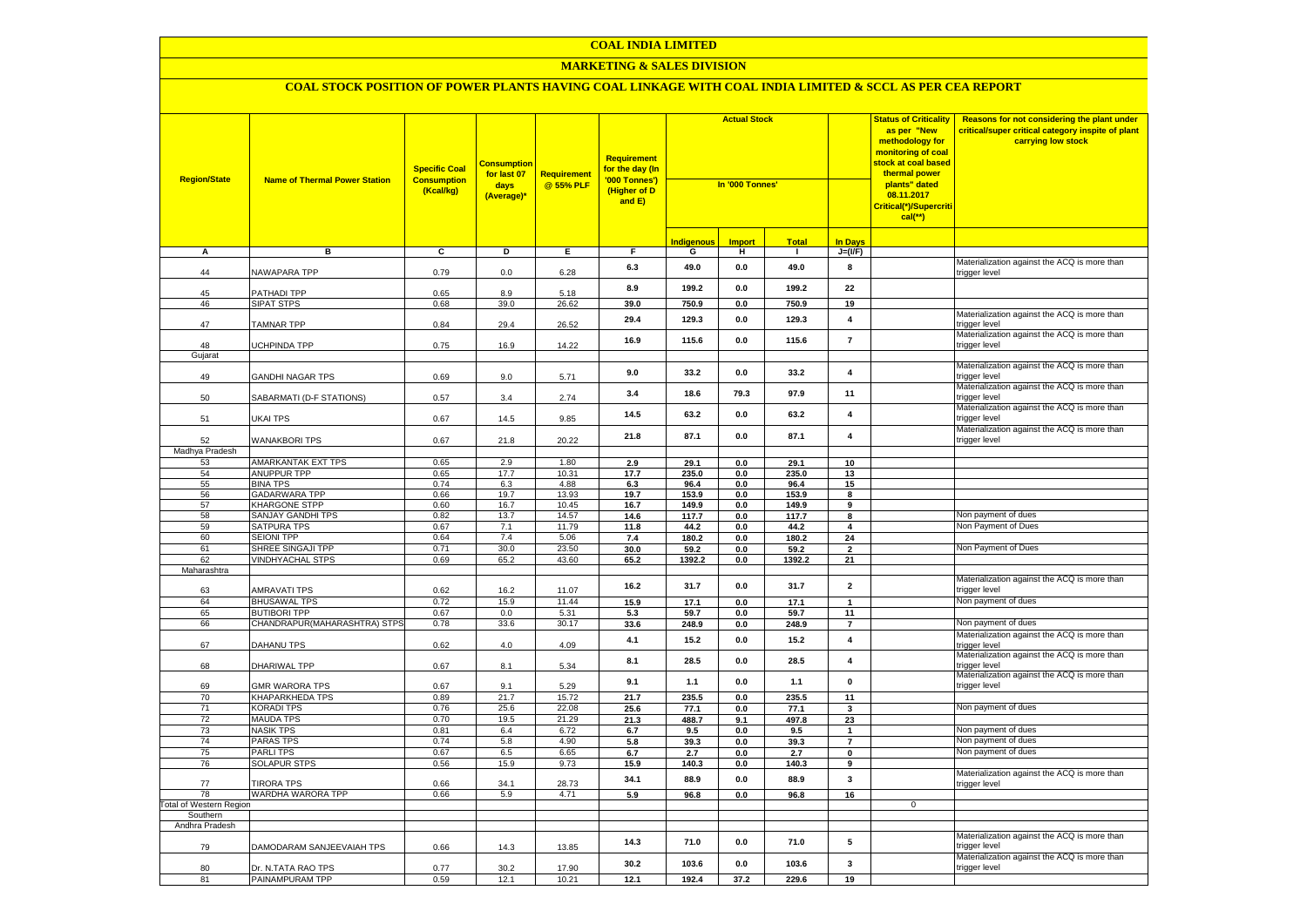#### **MARKETING & SALES DIVISION**

| <b>Region/State</b>                    | <b>Name of Thermal Power Station</b>         | <b>Specific Coal</b><br><b>Consumption</b><br>(Kcal/kg) | <b>Consumption</b><br>for last 07<br>days<br>(Average)* | <b>Requirement</b><br>@ 55% PLF | <b>Requirement</b><br>for the day (In<br>'000 Tonnes')<br>(Higher of D<br>and E) | <b>Actual Stock</b><br>In '000 Tonnes' |                | as per "New<br>methodology for<br>thermal power<br>plants" dated<br>08.11.2017<br>$cal$ (**) |                         | <b>Status of Criticality</b><br>monitoring of coal<br><mark>stock at coal based</mark><br>Critical(*)/Supercriti | Reasons for not considering the plant under<br>critical/super critical category inspite of plant<br>carrying low stock |
|----------------------------------------|----------------------------------------------|---------------------------------------------------------|---------------------------------------------------------|---------------------------------|----------------------------------------------------------------------------------|----------------------------------------|----------------|----------------------------------------------------------------------------------------------|-------------------------|------------------------------------------------------------------------------------------------------------------|------------------------------------------------------------------------------------------------------------------------|
|                                        |                                              |                                                         |                                                         |                                 |                                                                                  | Indigenous                             | <b>Import</b>  | <b>Total</b>                                                                                 | <b>In Days</b>          |                                                                                                                  |                                                                                                                        |
| A                                      | в                                            | C                                                       | D                                                       | Е.                              | F.                                                                               | G                                      | н              | $\blacksquare$                                                                               | $J=(VF)$                |                                                                                                                  |                                                                                                                        |
| 82                                     | RAYALASEEMA TPS                              | 0.76                                                    | 19.3                                                    | 16.60                           | 19.3                                                                             | 46.7                                   | 0.0            | 46.7                                                                                         | $\overline{2}$          |                                                                                                                  | Materialization against the ACQ is more than<br>trigger level                                                          |
| 83                                     | <b>SIMHADRI</b>                              | 0.78                                                    | 30.7                                                    | 20.54                           | 30.7                                                                             | 331.5                                  | 0.0            | 331.5                                                                                        | 11                      |                                                                                                                  |                                                                                                                        |
| 84                                     | <b>SGPL TPP</b>                              | 0.53                                                    | 12.4                                                    | 9.26                            | 12.4                                                                             | 62.0                                   | 74.7           | 136.8                                                                                        | 11                      |                                                                                                                  |                                                                                                                        |
| 85                                     | VIZAG TPP                                    | 0.67                                                    | 0.0                                                     | 9.20                            | 9.2                                                                              | 1.6                                    | 0.0            | 1.6                                                                                          | $\mathbf 0$             |                                                                                                                  |                                                                                                                        |
| Karnataka<br>86                        | <b>BELLARY TPS</b>                           | 0.63                                                    | 9.1                                                     | 14.23                           | 14.2                                                                             | 62.7                                   | $0.0\,$        | 62.7                                                                                         | $\overline{\mathbf{4}}$ |                                                                                                                  | Materialization against the ACQ is more than<br>trigger level                                                          |
| 87                                     | KUDGI STPP                                   | 0.63                                                    | 21.8                                                    | 19.90                           | 21.8                                                                             | 110.0                                  | 0.0            | 110.0                                                                                        | 5                       |                                                                                                                  | Materialization against the ACQ is more than<br>trigger level                                                          |
| 88                                     | RAICHUR TPS                                  | 0.66                                                    | 20.7                                                    | 14.98                           | 20.7                                                                             | 13.2                                   | 0.0            | 13.2                                                                                         | $\mathbf{1}$            |                                                                                                                  | Materialization against the ACQ is more than<br>trigger level                                                          |
| 89                                     | YERMARUS TPP                                 | 0.62                                                    | 14.4                                                    | 13.09                           | 14.4                                                                             | 3.7                                    | 0.0            | 3.7                                                                                          | $\pmb{0}$               |                                                                                                                  | Materialization against the ACQ is more than<br>trigger level                                                          |
| Tamil Nadu                             |                                              |                                                         |                                                         |                                 |                                                                                  |                                        |                |                                                                                              |                         |                                                                                                                  |                                                                                                                        |
| 90                                     | METTUR TPS                                   | 0.81                                                    | 15.6                                                    | 8.98                            | 15.6                                                                             | 29.5                                   | 0.0            | 29.5                                                                                         | $\overline{\mathbf{2}}$ |                                                                                                                  | Materialization against the ACQ is more than<br>trigger level<br>Materialization against the ACQ is more than          |
| 91                                     | METTUR TPS - II                              | 0.78                                                    | 2.1                                                     | 6.16                            | 6.2                                                                              | 56.6                                   | 0.0            | 56.6                                                                                         | 9                       |                                                                                                                  | rigger level<br>Materialization against the ACQ is more than                                                           |
| 92                                     | NORTH CHENNAI TPS                            | 0.82                                                    | 29.5                                                    | 19.78                           | 29.5                                                                             | 124.8                                  | 0.0            | 124.8                                                                                        | $\pmb{4}$               |                                                                                                                  | rigger level<br>Materialization against the ACQ is more than                                                           |
| 93                                     | <b>TUTICORIN TPS</b>                         | 0.96                                                    | 17.6                                                    | 13.31                           | 17.6                                                                             | 34.7                                   | 0.0            | 34.7                                                                                         | $\overline{\mathbf{2}}$ |                                                                                                                  | rigger level<br>Materialization against the ACQ is more than                                                           |
| 94<br>Telangana                        | VALLUR TPP                                   | 0.72                                                    | 19.2                                                    | 14.26                           | 19.2                                                                             | 126.3                                  | 0.0            | 126.3                                                                                        | $\overline{7}$          |                                                                                                                  | rigger level                                                                                                           |
| 95                                     | <b>BHADRADRI TPP</b>                         | 0.69                                                    | 14.5                                                    | 9.83                            | 14.5                                                                             | 117.6                                  | 0.0            | 117.6                                                                                        | 8                       |                                                                                                                  |                                                                                                                        |
| 96                                     | <b>KAKATIYA TPS</b>                          | 0.57                                                    | 13.4                                                    | 8.33                            | 13.4                                                                             | 186.2                                  | 0.0            | 186.2                                                                                        | 14                      |                                                                                                                  |                                                                                                                        |
| 97                                     | <b>KOTHAGUDEM TPS (NEW)</b>                  | 0.64                                                    | 14.6                                                    | 8.46                            | 14.6                                                                             | 121.2                                  | 0.0            | 121.2                                                                                        | 8                       |                                                                                                                  |                                                                                                                        |
| 98                                     | KOTHAGUDEM TPS (STAGE-7)                     | 0.50                                                    | 5.5                                                     | 5.23                            | 5.5                                                                              | 146.6                                  | 0.0            | 146.6                                                                                        | 27                      |                                                                                                                  |                                                                                                                        |
| 99                                     | RAMAGUNDEM STPS                              | 0.62                                                    | 31.6                                                    | 21.33                           | 31.6                                                                             | 397.5                                  | 0.0            | 397.5                                                                                        | 13                      |                                                                                                                  |                                                                                                                        |
| 100                                    | RAMAGUNDEM-B TPS                             | 0.77                                                    | 0.8                                                     | 0.64                            | 0.8                                                                              | 12.1                                   | 0.0            | 12.1                                                                                         | 15                      |                                                                                                                  |                                                                                                                        |
| 101<br><b>Fotal of Southern Region</b> | SINGARENI TPP                                | 0.58                                                    | 16.4                                                    | 9.12                            | 16.4                                                                             | 145.7                                  | 0.0            | 145.7                                                                                        | 9                       | $\mathsf 0$                                                                                                      |                                                                                                                        |
| Eastern                                |                                              |                                                         |                                                         |                                 |                                                                                  |                                        |                |                                                                                              |                         |                                                                                                                  |                                                                                                                        |
| Bihar                                  |                                              |                                                         |                                                         |                                 |                                                                                  |                                        |                |                                                                                              |                         |                                                                                                                  |                                                                                                                        |
| 102                                    | <b>BARAUNI TPS</b>                           | 0.63                                                    | 5.7                                                     | 5.90                            | 5.9                                                                              | 60.4                                   | 0.0            | 60.4                                                                                         | 10                      |                                                                                                                  | Materialization against the ACQ is more than<br>rigger level                                                           |
| 103                                    | <b>BARHI</b>                                 | 0.67                                                    | 4.8                                                     | 5.84                            | 5.8                                                                              | 132.9                                  | 0.0            | 132.9                                                                                        | 23                      |                                                                                                                  |                                                                                                                        |
| 104                                    | <b>BARH II</b>                               | 0.67                                                    | 9.5                                                     | 11.67                           | 11.7                                                                             | 265.8                                  | 0.0            | 265.8                                                                                        | 23                      |                                                                                                                  |                                                                                                                        |
| 105                                    | KAHALGAON TPS                                | 0.80                                                    | 29.0                                                    | 24.62                           | 29.0                                                                             | 111.8                                  | 0.0            | 111.8                                                                                        | $\overline{\mathbf{4}}$ |                                                                                                                  | Materialization against the ACQ is more than<br>rigger level<br>Materialization against the ACQ is more than           |
| 106<br>107                             | <b>MUZAFFARPUR TPS</b><br>NABINAGAR STPP     | 0.77<br>0.58                                            | 6.3<br>21.9                                             | 3.95<br>10.14                   | 6.3<br>21.9                                                                      | 20.6<br>328.6                          | 0.0            | 20.6                                                                                         | $\mathbf{3}$<br>15      |                                                                                                                  | rigger level                                                                                                           |
| 108                                    | NABINAGAR TPP                                | 0.69                                                    | 14.2                                                    | 9.06                            | 14.2                                                                             | 139.8                                  | 0.0<br>0.0     | 328.6<br>139.8                                                                               | 10                      |                                                                                                                  |                                                                                                                        |
| Jharkhand                              |                                              |                                                         |                                                         |                                 |                                                                                  |                                        |                |                                                                                              |                         |                                                                                                                  |                                                                                                                        |
| 109                                    | BOKARO TPS `A` EXP                           | 0.57                                                    | 6.0                                                     | 3.78                            | 6.0                                                                              | 101.7                                  | 0.0            | 101.7                                                                                        | 17                      |                                                                                                                  |                                                                                                                        |
| 110                                    | CHANDRAPURA(DVC) TPS                         | 0.61                                                    | 6.3                                                     | 4.06                            | 6.3                                                                              | 133.9                                  | 0.0            | 133.9                                                                                        | 21                      |                                                                                                                  |                                                                                                                        |
| 111                                    | JOJOBERA TPS                                 | 0.69                                                    | 3.2                                                     | 2.18                            | 3.2                                                                              | 92.1                                   | 0.0            | 92.1                                                                                         | 29                      |                                                                                                                  |                                                                                                                        |
| 112                                    | KODARMA TPP                                  | 0.62                                                    | 13.7                                                    | 8.23                            | 13.7<br>8.2                                                                      | 117.1<br>14.7                          | 0.0<br>0.0     | 117.1<br>14.7                                                                                | 9<br>$\overline{2}$     |                                                                                                                  | Materialization against the ACQ is more than                                                                           |
| 113<br>114                             | <b>MAHADEV PRASAD STPP</b><br>MAITHON RB TPP | 0.70<br>0.64                                            | 8.2<br>6.9                                              | 5.01<br>8.89                    | 8.9                                                                              | 169.0                                  | 0.0            | 169.0                                                                                        | 19                      |                                                                                                                  | rigger level                                                                                                           |
| 115                                    | TENUGHAT TPS                                 | 0.75                                                    | 5.6                                                     | 4.16                            | 5.6                                                                              | 45.6                                   | 0.0            | 45.6                                                                                         | 8                       |                                                                                                                  | Materialization against the ACQ is more than<br>trigger level                                                          |
| Odisha                                 |                                              |                                                         |                                                         |                                 |                                                                                  |                                        |                |                                                                                              |                         |                                                                                                                  |                                                                                                                        |
| 116                                    | <b>DARLIPALI STPS</b>                        | 0.71                                                    | 23.7                                                    | 14.95                           | 23.7                                                                             | 481.6                                  | 0.0            | 481.6                                                                                        | 20                      |                                                                                                                  |                                                                                                                        |
| 117                                    | <b>DERANG TPP</b>                            | 0.70                                                    | 14.3                                                    | 11.10                           | 14.3                                                                             | 1087.3                                 | $\mathbf{0.0}$ | 1087.3                                                                                       | 76                      |                                                                                                                  |                                                                                                                        |
| 118                                    | <b>IB VALLEY TPS</b>                         | 0.83                                                    | 25.8                                                    | 19.16                           | 25.8                                                                             | 362.2                                  | 0.0            | 362.2                                                                                        | 14                      |                                                                                                                  |                                                                                                                        |